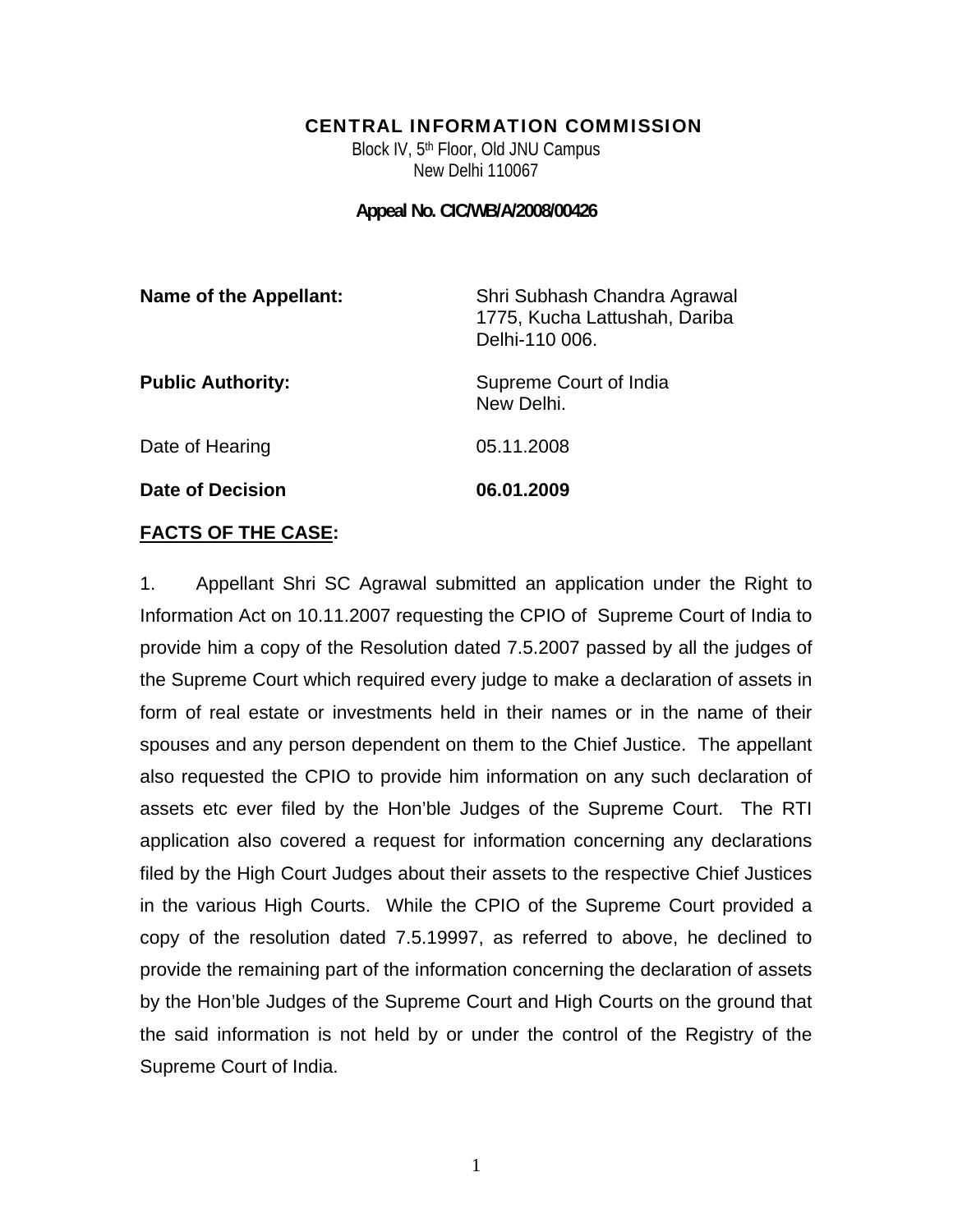2. The appellant filed an appeal under Section 19(1) of the Right to Information Act requesting the First Appellate Authority to direct the CPIO to transfer his RTI application under Section 6(3) of the RTI Act to any concerned Public Authority having the said information.

3. The First Appellate Authority after hearing the appellant in person and after perusal of the records decided to remand back the matter to the CPIO to consider the question as to whether Section 6(3) of the RTI Act is liable to be invoked by the CPIO. The CPIO heard the appellant again in respect of the applicability of Section 6(3) of RTI Act to the facts and circumstances of the case and after considering the matter decided as follows:

"In the case at hand, you yourself knew that the information sought by you is related to various High Courts in the country and instead of applying to those Public Authorities you have taken a short circuit procedure by approaching the CPIO, Supreme Court of India remitting the fee of Rs.10/- payable to one authority and getting it referred to all the Public Authorities at the expense of one Central Public Information Officer. In view of this, the relief sought by you cannot be appreciated and is against the spirit of Section 6(3) of the Right to Information Act, 2005.

You may, if so advised, approach the concerned Public Authorities for desired information."

4. The appellant in his appeal petition before this Commission had contended that —

(i) CPIO at the time of hearing on 24.1.2008 had indicated that he had no objection in transferring the petition under Section 6(3) of the RTI Act to various High Courts in the country for providing the required information about declaration of assets etc having been filed by any judge of any of the High Courts to respective Chief Justices of States in accordance with the Resolution adopted in the full court meeting of the Supreme Court on 7.5.1997. The CPIO also agreed that he had no objection in placing the petition before Hon'ble Chief Justice of India for similar information about judges of Supreme Court.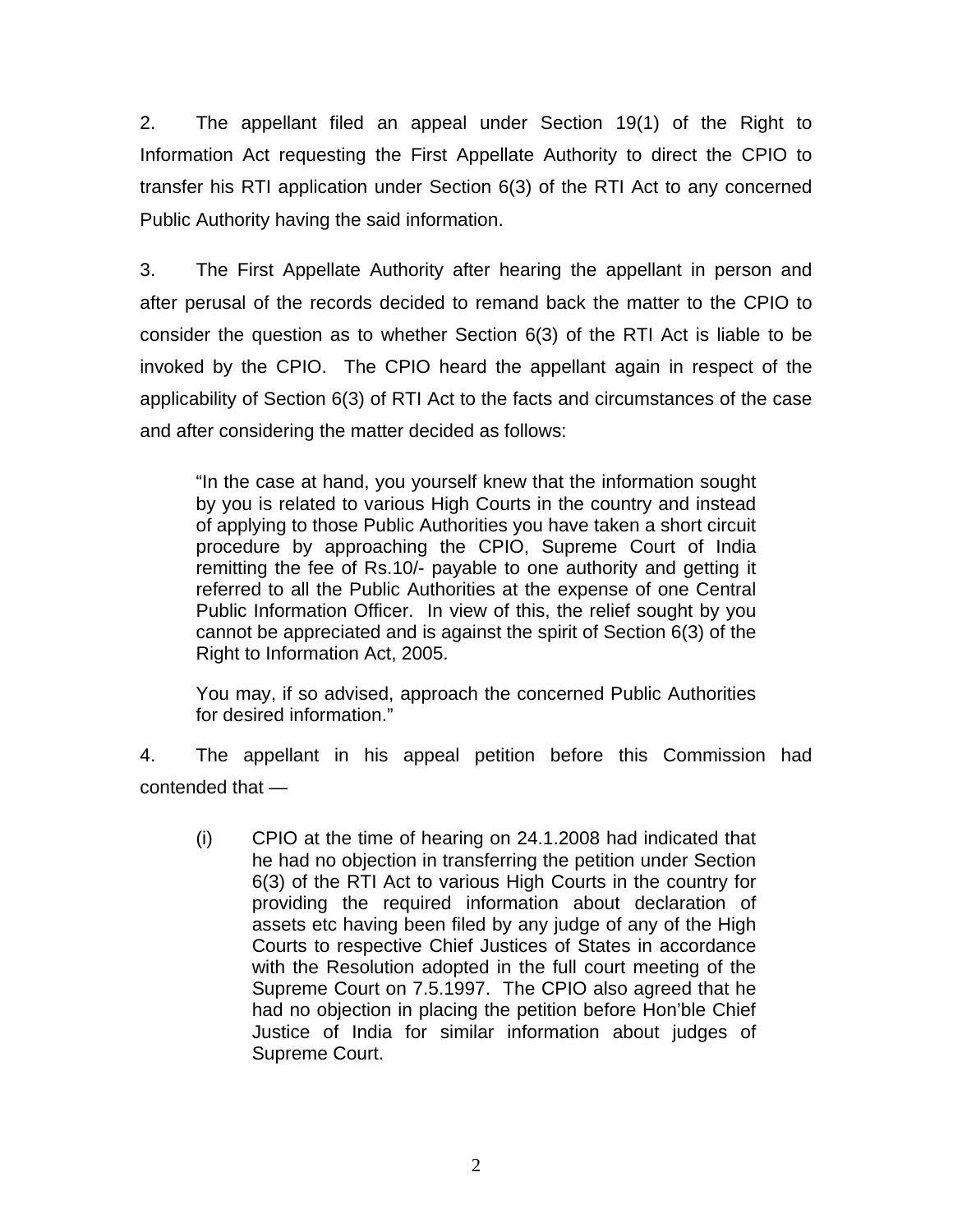- (ii) The appellant wanted to know if such an important resolution adopted by full court meeting of all the 22 judges of the Supreme Court is implemented in practice at Supreme Court and High Courts. Therefore, he prayed that the learned CPIO at Supreme Court might be directed to arrange for the appellant the sought information either by himself or by placing his petition before Hon'ble the Chief Justice of India and/or by transferring the petition to all the High Courts of the country.
- (iii) The appellant also prayed that the CPIO might be directed to either provide the information on declaration of assets by Hon'ble judges of the Supreme Court. In case that information is not available with Registry, then this petition may kindly be directed be transferred to the office of Hon'ble the Chief Justice of India.

5. The case was listed to be heard on 11.7.2008 and the CPIO and the Appellate Authority of the Supreme Court were notified to appear and present their case. The appellant was also asked to remain present in person or through duly authorized representative or if the appellant so desires, he may opt not to be present in the hearing. The hearing was however adjourned as the Registry of the Supreme Court wanted to file counter to the appeal.

6. The Full Bench of the Commission heard the matter on  $5<sup>th</sup>$  November. 2008. The following were present:

# **Appellant:**

Appellant not present but was represented by:

- 1. Shri Prashant Bhushan, Advocate
- 2. Shri Mayank Misra, Advocate

## **Respondents**:

- 1. Shri Raj Pal Arora, Additional Registrar & CPIO, Supreme Court
- 2. Shri Amarendra Sharan, Additional Solicitor General
- 3. Shri Amit Anand Tiwari, Advocate

7. The learned counsel appearing on behalf of appellant stated that the First Appellate Authority has observed that the appellant is justified in contending that if the CPIO was not holding the information he should have considered the question of applicability of Section 6(3) of the Right to Information Act and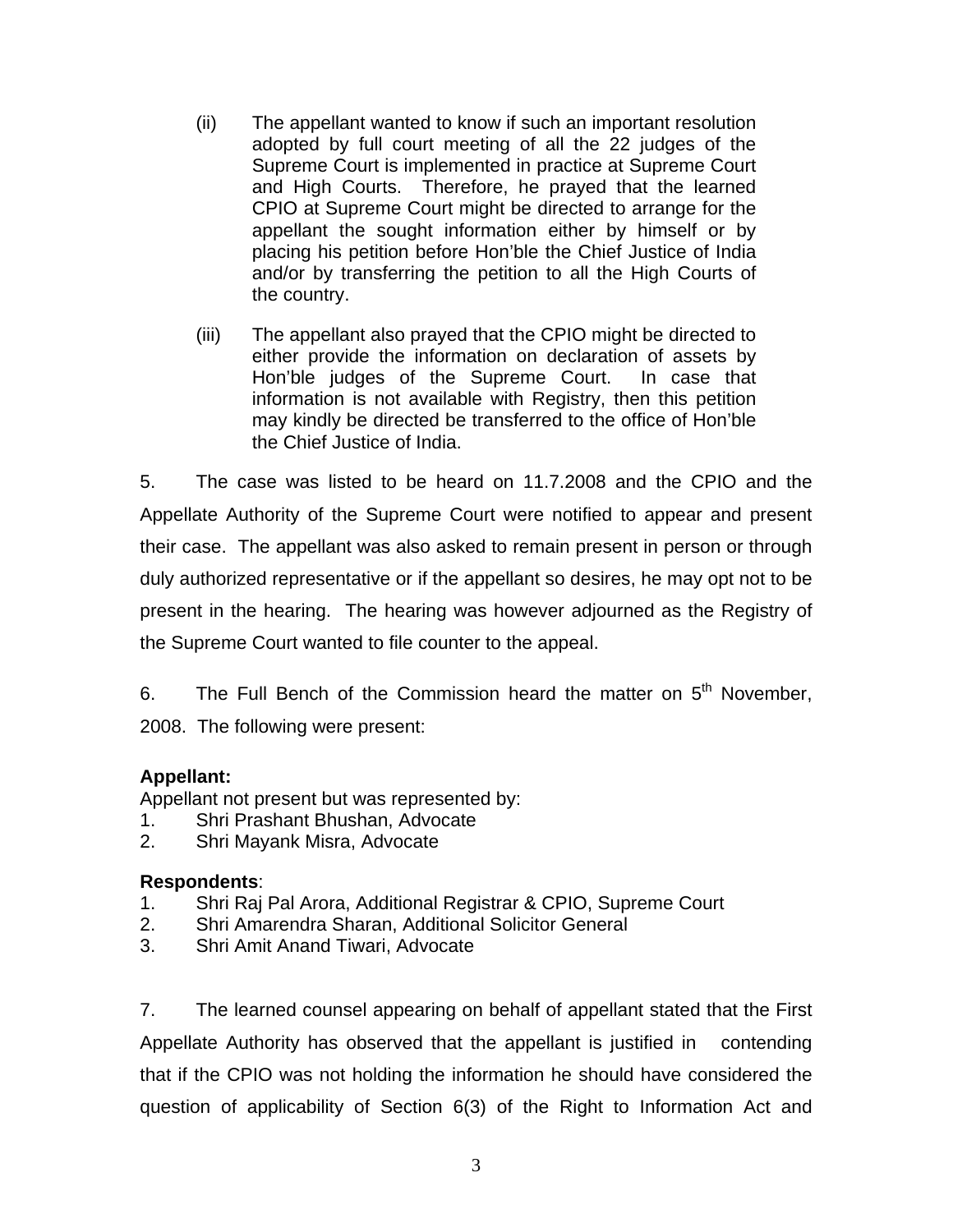transferred the matter to the concerned CPIO/Public Authority holding the said information. At the time of arguments, Mr. Prashant Bhushan counsel for the appellant submitted that the First Appellate Authority while deciding the first appeal has upheld the right of the appellant to get the information regarding declaration of the assets filed by the judges. At the time of hearing of the  $1<sup>st</sup>$ appeal it was contended by the CPIO that they do not hold the information. The First Appellate Authority felt that he should consider as to whether it can be transfer to the authority holding the information. CPIO instead of forwarding has rejecting the application on the ground that the appellant knew that the information related to various High Courts and that he has taken a short circuit procedure. CPIO of the Supreme Court has observed that the appellant has remitted a fee of Rs.10 only. The learned counsel also argued that even if it is accepted that the information concerning the declaration of assets by the judges of the Supreme Court may be available with the concerned Chief Justice of the High Courts but the report concerning the declaration of the assets by the Supreme Court judges must be available only in the Supreme Court. The CPIO has maintained a total silence in regard to this part of information and has not mentioned even a word about the information concerning the Supreme Court judges.

8. Learned counsel appearing on behalf of the Supreme Court of India submitted that the RTI application had two parts, the first part related to copy of Resolution, which has already been provided to the appellant, and the  $2<sup>nd</sup>$  part relates to declaration of assets by the Supreme Court judges. CPIO submitted that the Registrar of the Supreme Court does not hold the information. The learned counsel submitted that the Resolution passed by the judges is an inhouse mechanism. The declaration regarding assets of the judges is only voluntary. The resolution itself describes submission of such declarations as "confidential". It was also submitted that any disclosure of these declarations would be breach of fiduciary relationship. The learned counsel also submitted that the declarations are submitted to the Chief Justice of India not in his official capacity but in his personal capacity and that any disclosure will be violative of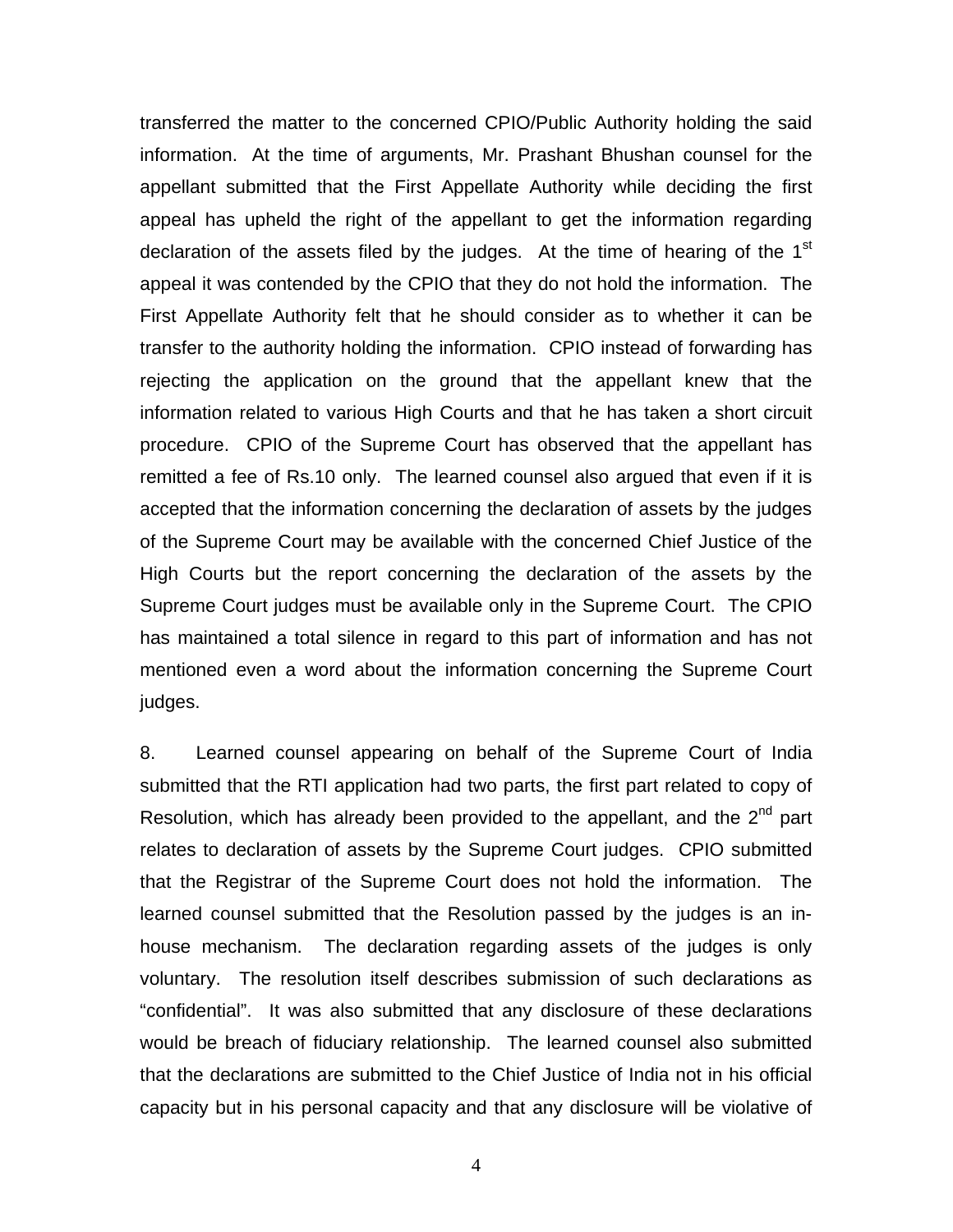the Resolution of the Hon'ble judges which seeks to make these declarations `confidential'. It was also contended that the disclosure will also be contrary to the provisions of section 8(1)(e) of the Right to Information Act.

9. The learned counsel appearing for the appellant submitted that the declaration of assets by the judges is 'information' within the meaning of section 2(f) of the RTI Act and the same is held by the Supreme Court, which is therefore accessible within the meaning of section 2(h) of the Act. If the Registrar of the Supreme Court states that the information is not held by them but held by Chief Justice of India then the Chief Justice of India is a separate Public Authority independent and distinct from the Supreme Court of India. The Commission, therefore, has to decide as to whether Supreme Court of India and the Chief Justice of India are part of the same Public Authority or the CJI constituted a separate and independent Public Authority. If the two are different and distinct Public Authorities then the CPIO should have transferred the RTI application to the Chief Justice of India under Section 6(3) of the Right to Information Act. He also argued that the information held either by the Supreme Court or by the Chief Justice of India cannot be denied to a citizen seeking the same under the provisions of the Right to Information Act.

#### **DECISION AND REASONS:**

10. The Right to Information Act 2005 was enacted in order to promote transparency and accountability in the working of every Public Authority and the Act entitles a citizen to get information held by or available with a Public Authority unless disclosure of such information is exempted under the Act. The Act also recognizes that an informed citizenry and transparency of information are vital to the functioning of a democracy. It has been contended before us that the RTI Act applies only to the executive Government and the Supreme Court of India being a constitutional body is outside the purview of the RTI Act. In this context, it would be pertinent to refer to the provisions of Section 2(h) of the RTI Act, which defines a "Public Authority" as under: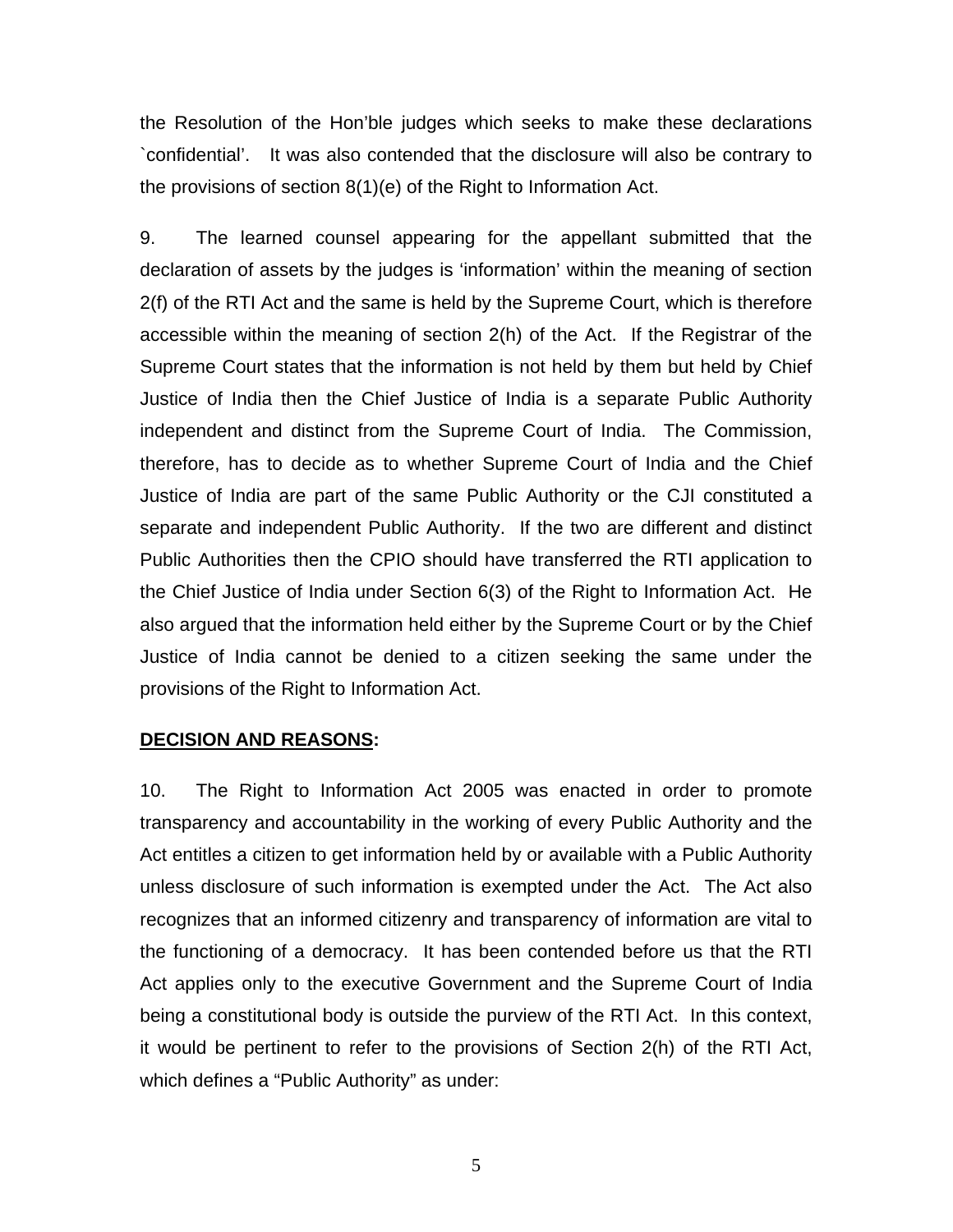- "*2(h) "public authority" means any authority or body or institution of self- government established or constituted—*
	- *(a) by or under the Constitution;*
	- *(b) by any other law made by Parliament;*
	- *(c) by any other law made by State Legislature;*
	- *(d) by notification issued or order made by the appropriate Government,*

*and includes any—* 

 *(i) body owned, controlled or substantially financed;* 

 *(ii) non-Government organization substantially financed,* 

*directly or indirectly by funds provided by the appropriate Government;"* 

 11. The term "Public Authority" as defined u/s 2(h) of the Right to Information Act, therefore, means any authority or body or institution of self Government established or constituted by or under the Constitution. The 1<sup>st</sup> Para of the Preamble to the Act also states that the Act seeks to promote transparency in the working of **every** Public Authority. In this context, it would also be pertinent to refer to Article 124 of the Constitution of India clause (1) of which reads as under:

## **"Article 124: Establishment and constitution of Supreme Court.**

(1) There shall be a Supreme Court of India consisting of a Chief Justice of India and, until Parliament by law prescribes a larger number, of not more than seven other Judges.

12. The Supreme Court of India is an institution created by the Constitution and is, therefore, a Public Authority within the meaning of Section 2(h) of the Right to Information Act.

13. The status and position of the Chief Justice of India is unique under the RTI Act. The Chief Justice of India is also designated as "Competent Authority" under Section 2(e) of the Right to Information Act, which reads as under: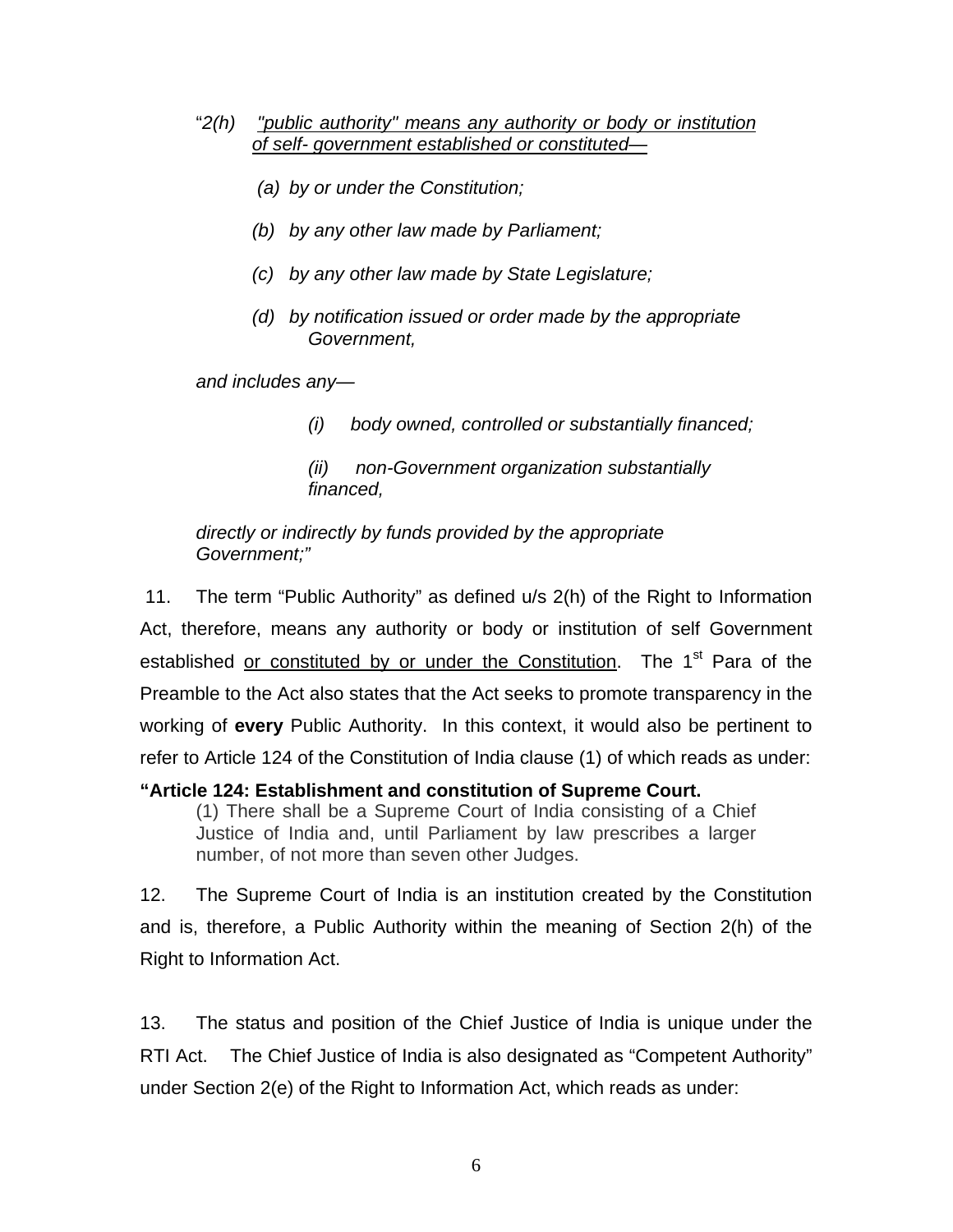- *"2(e) "Competent authority" means—* 
	- *(i) the Speaker in the case of the House of the People or the Legislative Assembly of a State or a Union territory having such Assembly and the Chairman in the case of the Council of States or Legislative Council of a State;*
	- *(ii) the Chief Justice of India in the case of the Supreme Court;*
	- *(iii) the Chief Justice of the High Court in the case of a High Court;*
	- *(iv) the President or the Governor, as the case may be, in the case of other authorities established or constituted by or under the Constitution;*
	- *(v) the administrator appointed under article 239 of the Constitution;"*

14. The Chief Justice of India in case of Supreme Court of India and the Chief Justice of High Court in case of High Court are also thus designated as "Competent Authority" within the meaning of Section 2(e) of the RTI Act and Section 28 of the Right to Information Act empowers them to frame Rules to carry out provisions of Right to Information Act. Section 28 of the Act is reproduced below:

# *"Section 28:*

- *(1) The competent authority may, by notification in the Official Gazette, make rules to carry out the provisions of this Act.*
- *(2) In particular, and without prejudice to the generality of the foregoing power, such rules may provide for all or any of the following matters, namely:—* 
	- *(i) the cost of the medium or print cost price of the materials to be disseminated* under sub-section (4) of section 4;
	- (ii) the fee payable under sub-section  $(1)$  of section 6;
	- (iii) the fee payable under sub-section (1) of section 7; and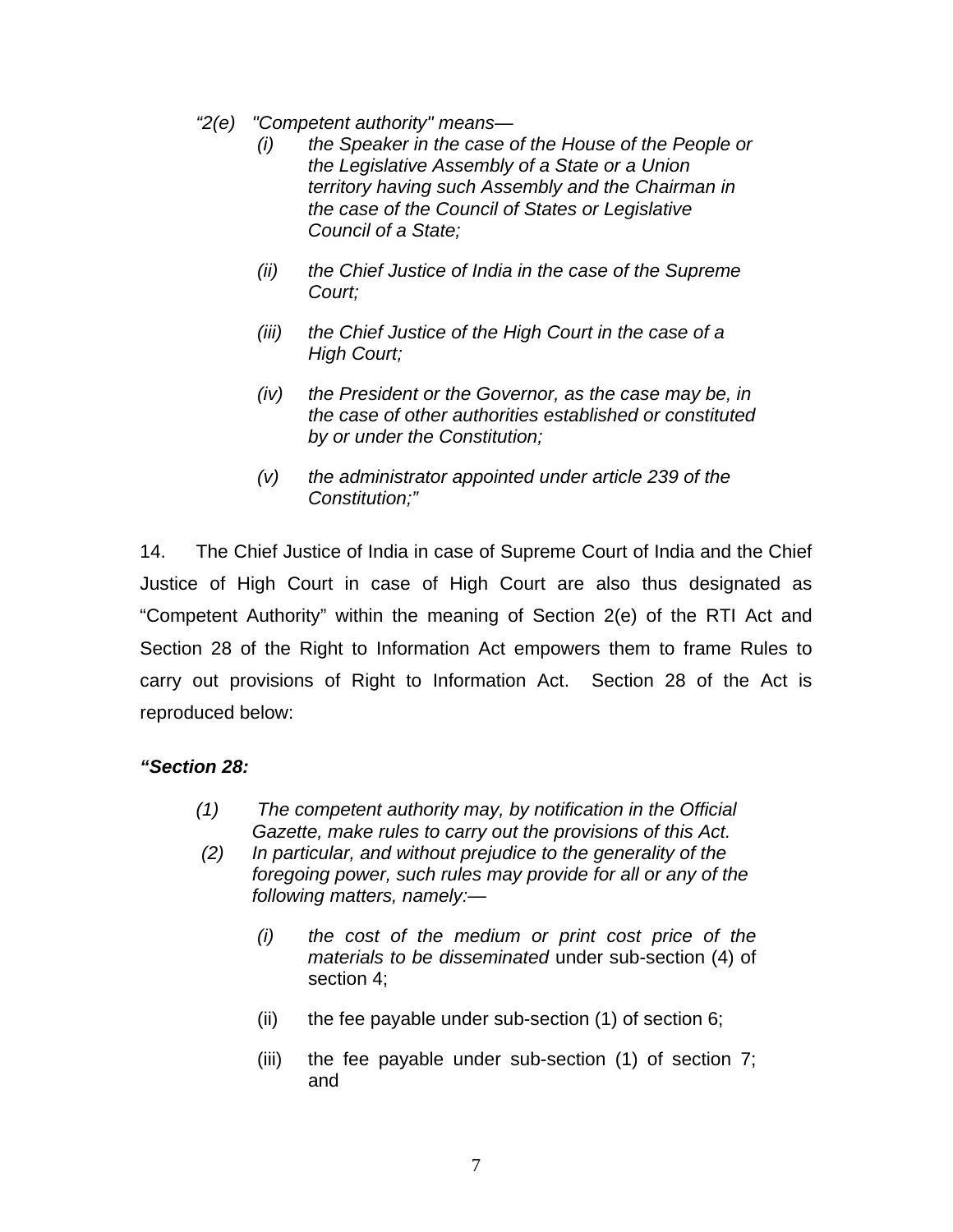(iv) any other matter which is required to be, or may be, prescribed."

15. It may further be mentioned that while the Rules made by the Central Government under Section 27 are required to be laid before each House of Parliament and the Rules made by the State Governments are required to be laid before each House of Legislature, there is no such requirement in respect of the Rules framed by the Chief Justice of India in case of Supreme Court and Chief Justice of a High Court in case of a High Court u/s 28 of Right to Information Act.

16. The rule making power has been explicitly given for the purpose of carrying out the provisions of the RTI Act. The Act, therefore, empowers the Supreme Court and the other Competent Authorities under the Act and entrusts upon them an additional responsibility of ensuring that the RTI Act is implemented in letter and spirit. In view of this, the contention of the respondent Public Authority that the provisions of Right to Information Act are not applicable in case of Supreme Court cannot be accepted.

17. The learned counsel appearing on behalf of the Supreme Court during the course of hearing argued that the information concerning the declaration of assets by the judges is provided to the Chief Justice of India in his personal capacity and it is "voluntary" and "confidential". From what was presented before us, it can be inferred that the declaration of assets are filed with the Chief Justice of India and the office of the Chief Justice of India is the custodian of this information. The information is maintained in a confidential manner and like any other official information it is available for perusal and inspection to every succeeding Chief Justice of India. The information, therefore, cannot be categorized as "personal information" available with the Chief Justices in their personal capacity.

18. The only issue that needs to be determined is as to whether the Chief Justice of India and the Supreme Court of India are two distinct Public Authorities or one Public Authority. In this context, it would be pertinent to refer again to the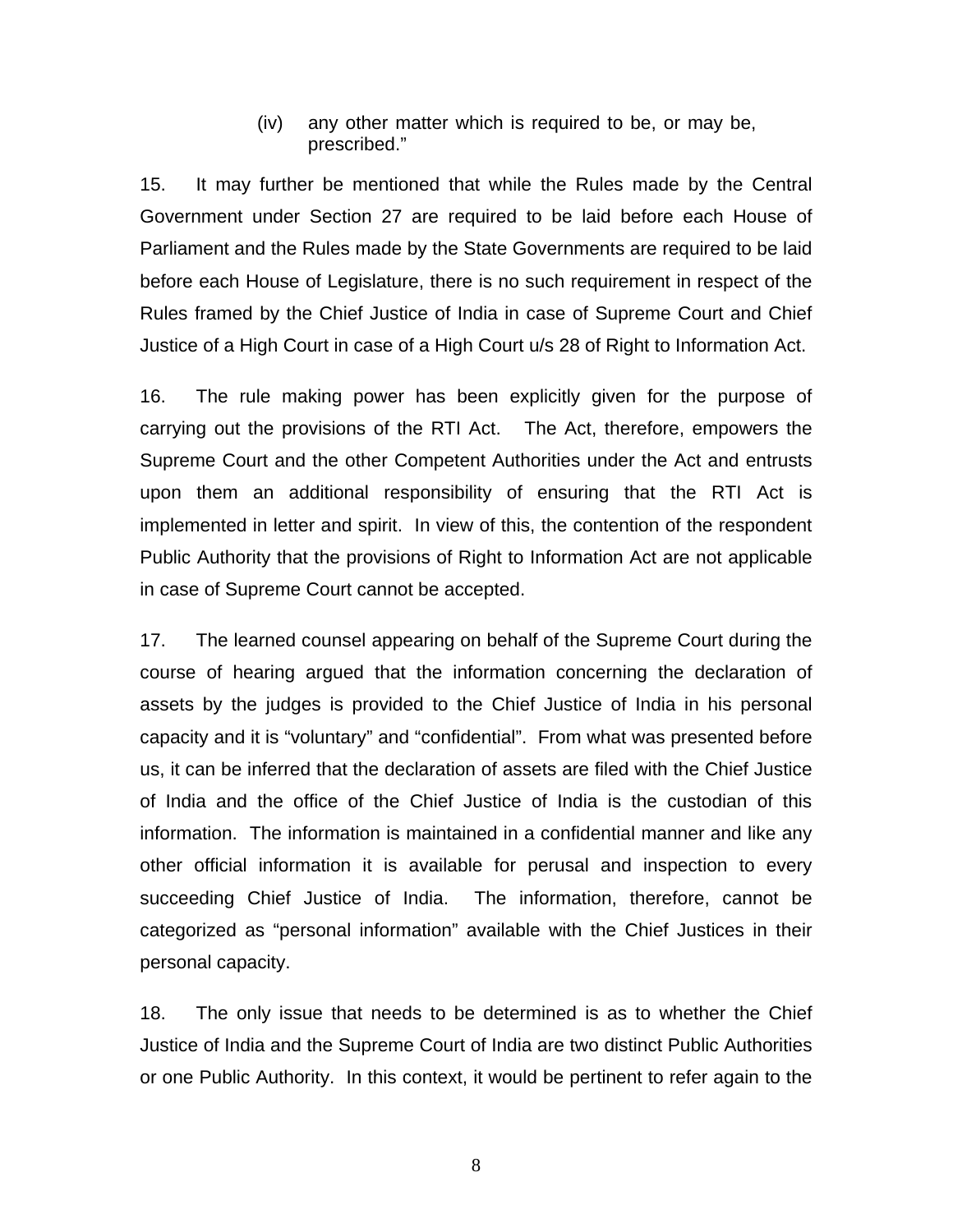provisions of Section 2(h) of the Right to Information Act, the relevant part of which reads as under:

### *"2(h) "public authority" means any authority or body or institution of self- government established or constituted…"*

19. The Public Authority, therefore, can only be an "authority", "body" or an "institution" of self-government, established or constituted, by or under the Constitution or by any other law, or by an order made by the Appropriate Government.

20. The words "authority, "body" or "institution" has not been distinctly defined in the Act. The expression "authority" in its etymological sense means a Body invested with power to command or give an ultimate decision, or enforce obedience or having a legal right to command and be obeyed. *Webster's Dictionary* of the English language defined "authorities" as "official bodies that control a particular department or activity, especially of the Government". The expression `other authorities' has been explained as `authorities entrusted with a power of issuing directions, disobedience of which is punishable as an offence, or bodies exercising legislative or executive functions of the State' or `bodies which exercise part of the sovereign power or authority of the State and which have power to make rules and regulations and to administer or enforce them to the detriment of the citizens.' In the absence of any statutory definition or judicial interpretation to the contrary, the normal etymological meaning of the expression, has to be accepted as the true and correct meaning.

21. According to the dictionary meaning, the term "institution" means a body or organization or an association brought into being for the purpose of achieving some object. Oxford Dictionary defines an "institution" as an establishment, organization or an association instituted for the promotion of some objects especially one of public or general utility, religious, charitable, educational etc. The definition of the "institution", therefore, includes an authority as well as a body. By very implication, the three terms exclude an "individual". Even the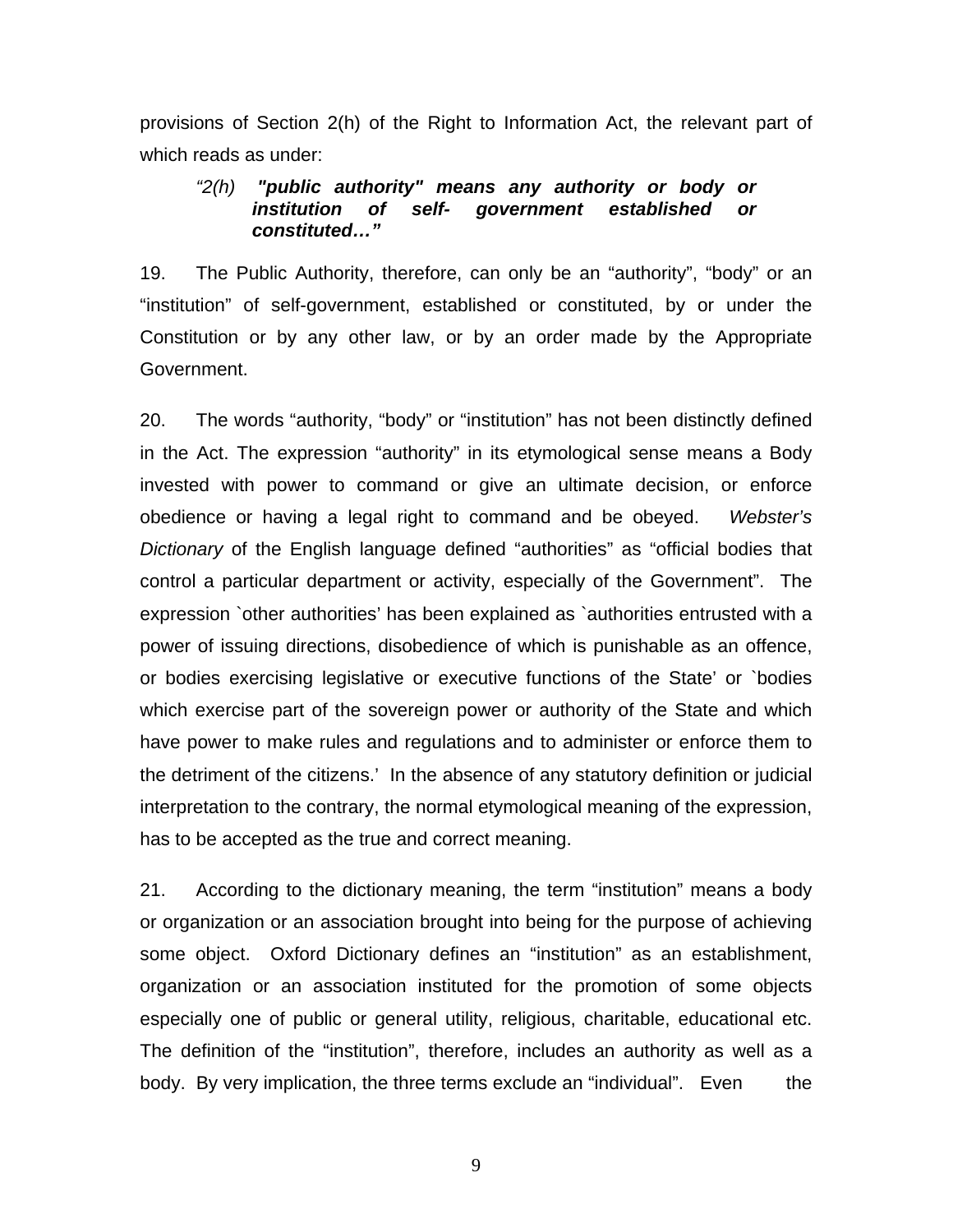Hon'ble Apex Court in **Kamaraju Venkata Krishna Rao Vs. Sub-Collector, Ongole – AIR 1969 SC 563** has observed that it is by no means easy to give definition of the word "institution" that would cover every use of it. Its meaning must always depend upon the context in which it is found.

22. If the provisions of Article 124 of the Constitution are read in view of the above perspective, it would be clear that the Supreme Court of India, consisting of the Chief Justice of India and such number of Judges as the Parliament may by law prescribe, is an institution or authority of which the Hon'ble Chief Justice of India is the Head. The institution and its Head cannot be two distinct Public Authorities. They are one and the same. Information, therefore, available with the Chief Justice of India must be deemed to be available with the Supreme Court of India. The Registrar of the Supreme Court of India, which is only a part of the Supreme Court cannot be categorized as a Public Authority independent and distinct from the Supreme Court itself.

23. In view of this, the question of transferring an application under Section 6(3) of the Right to Information Act by the CPIO of the Supreme Court cannot arise. It is the duty of the CPIO to obtain the information that is held by or available with the Public Authority. Each of the sections or department of a Public Authority cannot be treated as a separate or distinct Public Authority. If any information is available with one section or the department, it shall be deemed to be available with the Public Authority as one single entity. CPIO cannot take a view contrary to this.

24. In the instant case, admittedly, the information concerning the Judges of the Supreme Court is available with the Supreme Court and the CPIO represents the Supreme Court as a Public Authority. Under the RTI Act, he is, therefore, obliged to provide this information to a citizen making an application under the RTI Act unless the disclosure of such information is exempted under the law.

25. During the course of hearing, it has been argued that the declaration of assets submitted by the judges of the Supreme Court are confidential and the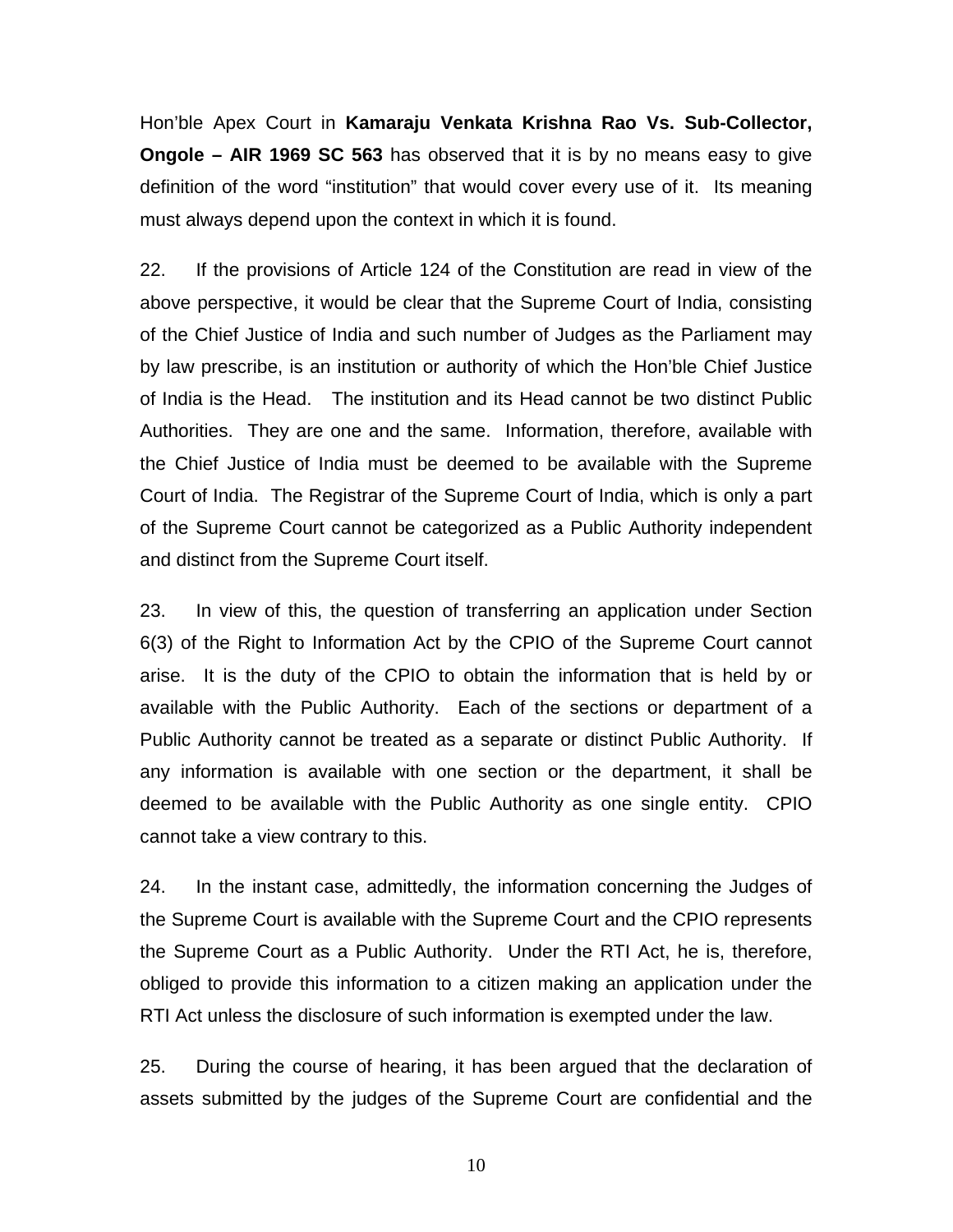information has been provided to the Chief Justice of India in a fiduciary relationship and as such, its disclosure is exempted under Section 8(1)(e) of the RTI Act.

26. In this context it will be pertinent to reiterate what the appellant has asked for in his RTI application and which is as follows:

- (i) I will be obliged if your Honour very kindly arranges to send me a copy of the said Resolution passed by the Judges of the Supreme Court on 7.5.2007;
- (ii) I will be obliged if Your Honour kindly provides me information on any such declaration of assets etc ever filed by Honorable judges of the Supreme Court.
- (iii) Kindly also arrange information if High Court judges are submitting declaration about their assets etc to respective Chief Justices in States.

27. The information in regard to point (i) as above has already been provided. As regards the information covered by point No.(ii) & (iii) above, the same has been denied on the ground that it is not held by or under the control of the Registrar of the Supreme Court of India and, therefore, cannot be furnished by the CPIO.

28. The First Appellate Authority while deciding the matter assumed that the CPIO of the Supreme Court was not holding the information concerning the declaration of the assets made by the High Court Judges and that this information is held by the Chief Justices of the State High Courts and accordingly, he observed that the appellant is justified in contending that if the CPIO was not holding the information, he should have considered the question of invoking Section 6(3) of the RTI Act. Accordingly, the matter was remanded back by him to the CPIO of the Supreme Court for fresh consideration on limited point i.e. transfer of application to various High Courts u/s 6(3) of the RTI Act. It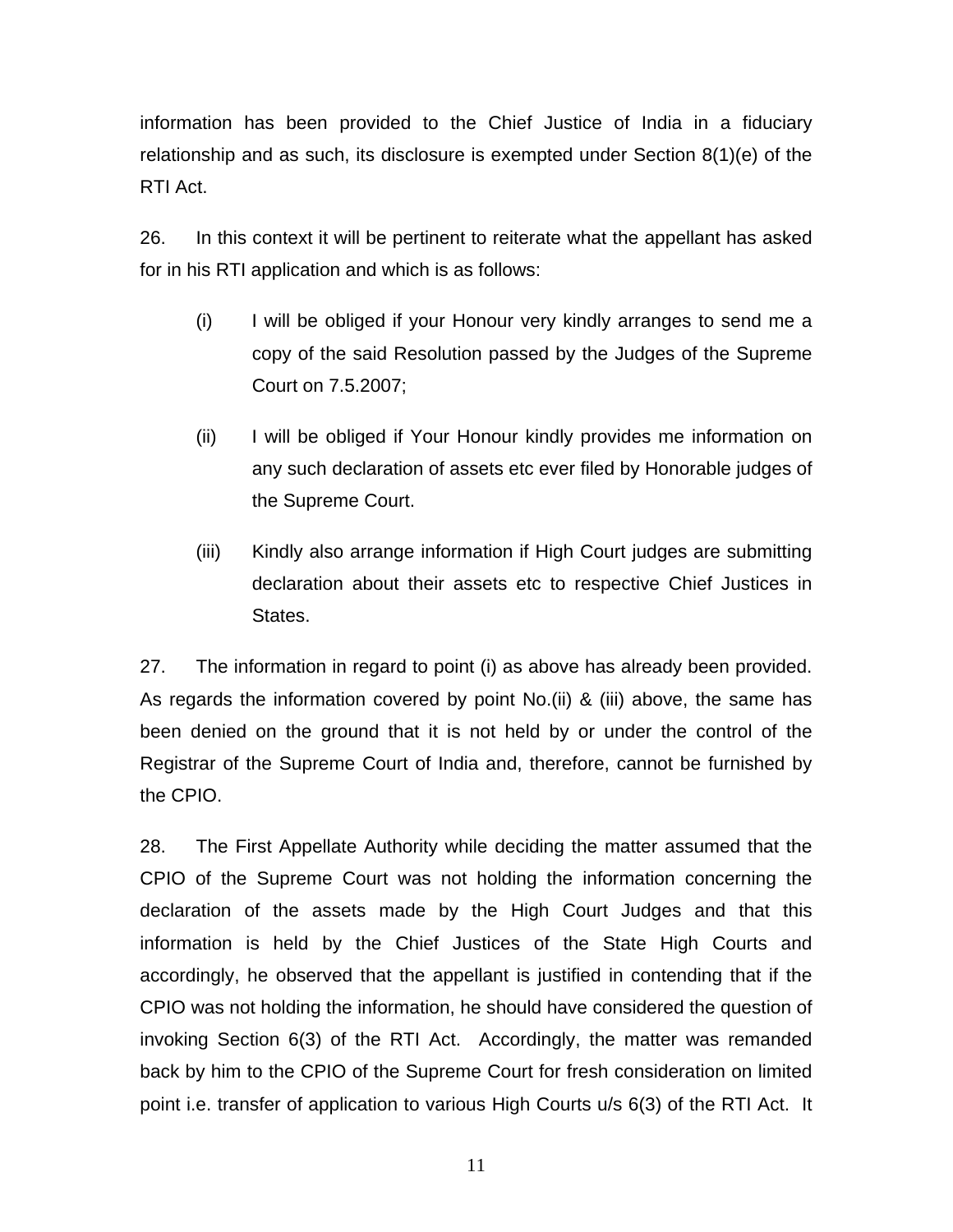will not be out of context to reproduce what the Appellate Authority has decided in his order:

**"**In the above circumstances, the impugned order to the above extent is liable to be remanded back. The matter is remanded to the CPIO to consider the question whether Section 6(3) of the Act, is liable to be invoked by the CPIO.

The matter is remanded to the CPIO for afresh consideration on the above limited point after giving a reasonable opportunity of being heard to the appellant."

29. CPIO on receiving the matter back on remand rejected the application of the appellant. It appears that both the CPIO and the First Appellate Authority have remained silent as regards the information concerning declaration of assets by the judges of the Supreme Court. At the time of hearing, it was admitted that the information concerning declaration of assets by the judges of the Supreme Court is not available with the Registry, but the office of the Chief Justice of India holds the same. The information requested under the RTI Act was denied only on the ground that the Registry does not hold the information. But the First Appellate Authority did not find as to where the information is available. The CPIO maintained silence as regards this matter even after he received the matter on remand. At the time of hearing before this Commission, however, it was submitted that the information might be available with the office of the Chief Justice of India. It is clear that neither the CPIO nor the First Appellate Authority has claimed that the information asked for by the appellant is exempt either under Section 8(1) (e) of the Act being received in fiduciary relationship or that this information is 'personal information' attracting exemption under Section 8(1) (j).

30. The appellant Shri S C Agrawal is apparently not seeking a copy of the declarations or the contents therein or even the names etc. of the judges filing the declaration, nor is he requesting inspection of any such declaration already filed. He is seeking simple information as to whether any such declaration of assets etc. has ever been filed by the Judges of the Supreme Court or High